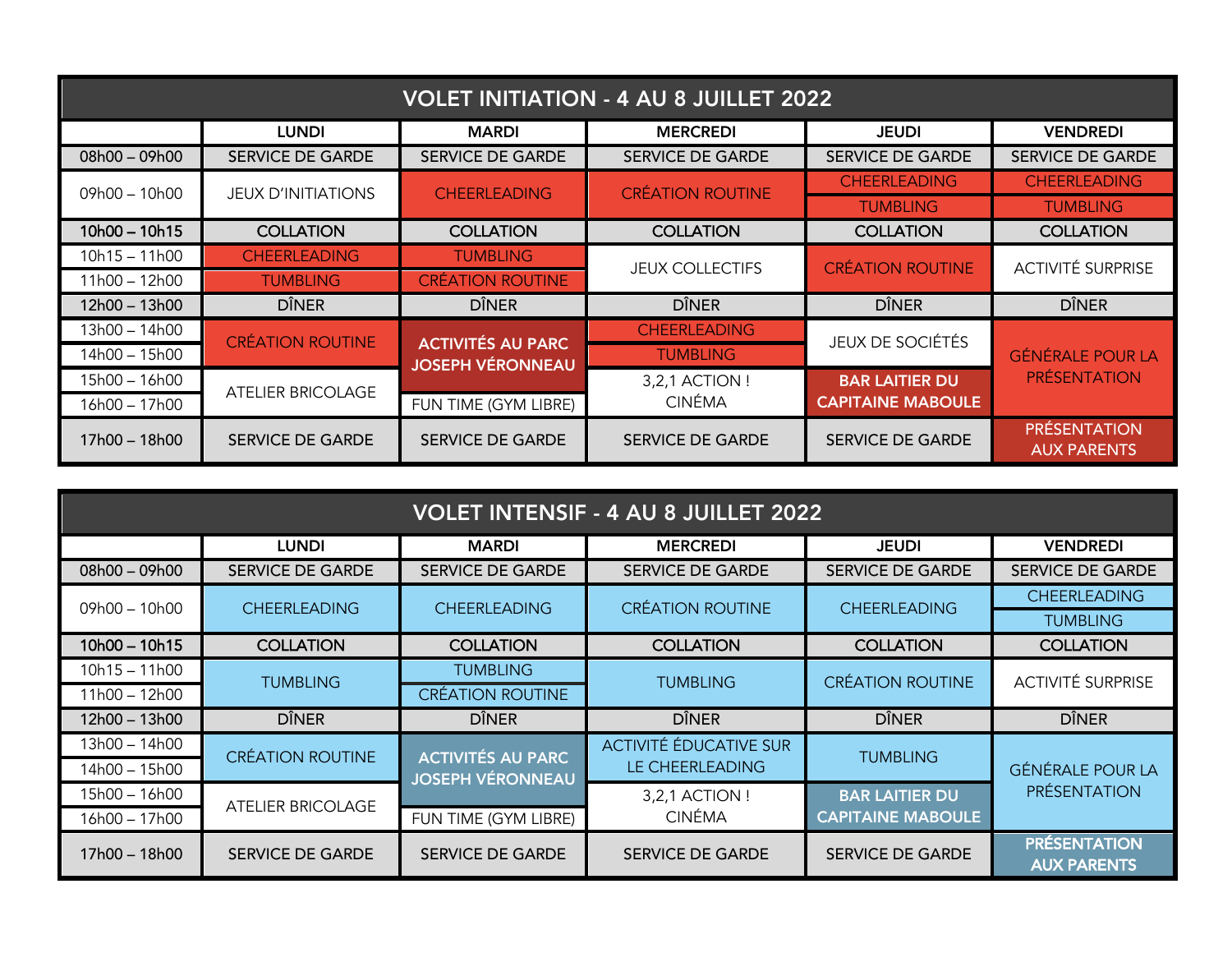| <b>VOLET INITIATION - 11 AU 15 JUILLET 2022</b> |                           |                                                     |                         |                          |                                           |
|-------------------------------------------------|---------------------------|-----------------------------------------------------|-------------------------|--------------------------|-------------------------------------------|
|                                                 | <b>LUNDI</b>              | <b>MARDI</b>                                        | <b>MERCREDI</b>         | <b>JEUDI</b>             | <b>VENDREDI</b>                           |
| $08h00 - 09h00$                                 | <b>SERVICE DE GARDE</b>   | <b>SERVICE DE GARDE</b>                             | <b>SERVICE DE GARDE</b> | <b>SERVICE DE GARDE</b>  | <b>SERVICE DE GARDE</b>                   |
| $09h00 - 10h00$                                 | <b>JEUX D'INITIATIONS</b> | <b>CHEERLEADING</b>                                 | <b>CRÉATION ROUTINE</b> | <b>CHEERLEADING</b>      | <b>CHEERLEADING</b>                       |
|                                                 |                           |                                                     |                         | <b>TUMBLING</b>          | <b>TUMBLING</b>                           |
| $10h00 - 10h15$                                 | <b>COLLATION</b>          | <b>COLLATION</b>                                    | <b>COLLATION</b>        | <b>COLLATION</b>         | <b>COLLATION</b>                          |
| $10h15 - 11h00$                                 | <b>CHEERLEADING</b>       | <b>TUMBLING</b>                                     |                         | <b>CRÉATION ROUTINE</b>  | <b>MINI OLYMPIADES</b>                    |
| 11h00 – 12h00                                   | <b>TUMBLING</b>           | <b>CRÉATION ROUTINE</b>                             | <b>JEUX COLLECTIFS</b>  |                          |                                           |
| 12h00 – 13h00                                   | <b>DÎNER</b>              | <b>DÎNER</b>                                        | <b>DÎNER</b>            | <b>DÎNER</b>             | <b>DÎNER</b>                              |
| 13h00 – 14h00                                   | <b>CRÉATION ROUTINE</b>   |                                                     | <b>ATELIER DE DANSE</b> | COURSE À OBSTACLES       |                                           |
| 14h00 – 15h00                                   |                           | <b>ACTIVITÉS AU PARC</b><br><b>JOSEPH VÉRONNEAU</b> |                         | ET PARCOURS              | <b>GÉNÉRALE POUR LA</b>                   |
| 15h00 – 16h00                                   | <b>ATELIER BRICOLAGE</b>  |                                                     | 3,2,1 ACTION !          | <b>BAR LAITIER DU</b>    | <b>PRÉSENTATION</b>                       |
| 16h00 – 17h00                                   |                           | FUN TIME (GYM LIBRE)                                | <b>CINÉMA</b>           | <b>CAPITAINE MABOULE</b> |                                           |
| 17h00 – 18h00                                   | <b>SERVICE DE GARDE</b>   | <b>SERVICE DE GARDE</b>                             | <b>SERVICE DE GARDE</b> | <b>SERVICE DE GARDE</b>  | <b>PRESENTATION</b><br><b>AUX PARENTS</b> |

| <b>VOLET INTENSIF - 11 AU 15 JUILLET 2022</b> |                                        |                                                     |                         |                          |                                           |
|-----------------------------------------------|----------------------------------------|-----------------------------------------------------|-------------------------|--------------------------|-------------------------------------------|
|                                               | <b>LUNDI</b>                           | <b>MARDI</b>                                        | <b>MERCREDI</b>         | <b>JEUDI</b>             | <b>VENDREDI</b>                           |
| $08h00 - 09h00$                               | <b>SERVICE DE GARDE</b>                | <b>SERVICE DE GARDE</b>                             | <b>SERVICE DE GARDE</b> | <b>SERVICE DE GARDE</b>  | <b>SERVICE DE GARDE</b>                   |
|                                               | $09h00 - 10h00$<br><b>CHEERLEADING</b> | <b>CHEERLEADING</b>                                 | <b>CRÉATION ROUTINE</b> | <b>CHEERLEADING</b>      | <b>CHEERLEADING</b>                       |
|                                               |                                        |                                                     |                         |                          | <b>TUMBLING</b>                           |
| $10h00 - 10h15$                               | <b>COLLATION</b>                       | <b>COLLATION</b>                                    | <b>COLLATION</b>        | <b>COLLATION</b>         | <b>COLLATION</b>                          |
| 10h15 – 11h00                                 | <b>TUMBLING</b>                        | <b>TUMBLING</b>                                     | <b>TUMBLING</b>         | <b>CRÉATION ROUTINE</b>  | <b>MINI OLYMPIADES</b>                    |
| 11h00 – 12h00                                 |                                        | <b>CRÉATION ROUTINE</b>                             |                         |                          |                                           |
| 12h00 - 13h00                                 | <b>DÎNER</b>                           | <b>DÎNER</b>                                        | <b>DÎNER</b>            | <b>DÎNER</b>             | <b>DÎNER</b>                              |
| 13h00 – 14h00                                 | <b>CRÉATION ROUTINE</b>                |                                                     | ATELIER DE DANSE        | <b>TUMBLING</b>          |                                           |
| 14h00 – 15h00                                 |                                        | <b>ACTIVITÉS AU PARC</b><br><b>JOSEPH VÉRONNEAU</b> |                         |                          | <b>GÉNÉRALE POUR LA</b>                   |
| 15h00 - 16h00                                 | <b>ATELIER BRICOLAGE</b>               |                                                     | 3,2,1 ACTION !          | <b>BAR LAITIER DU</b>    | <b>PRÉSENTATION</b>                       |
| 16h00 – 17h00                                 |                                        | FUN TIME (GYM LIBRE)                                | <b>CINÉMA</b>           | <b>CAPITAINE MABOULE</b> |                                           |
| 17h00 – 18h00                                 | <b>SERVICE DE GARDE</b>                | <b>SERVICE DE GARDE</b>                             | <b>SERVICE DE GARDE</b> | <b>SERVICE DE GARDE</b>  | <b>PRÉSENTATION</b><br><b>AUX PARENTS</b> |